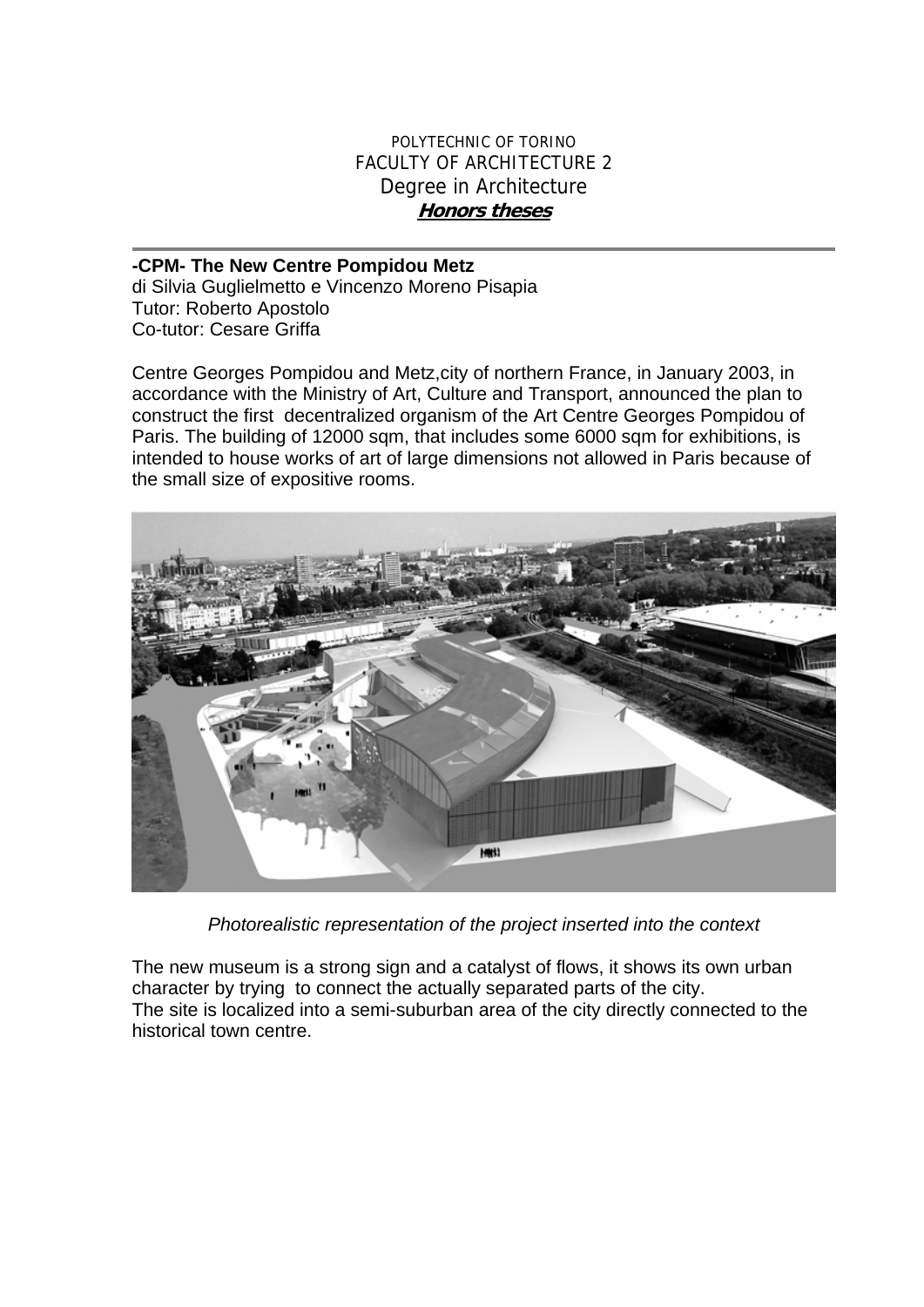

*The museum seen from the northwest and a working perspective sketch* 

The lay-out of railroads and the presence of ruins of one of the biggest Gallic-Roman Amphitheatre dated back to the III century B.C.(the plans of archaeological excavations made in 1902 check the dating) are simplified as tensional lines and transposed into the building area; the volumetric composition is produced by lines' intersection.

The planning approach originates from analyzing the process of composition peculiar to the architectures of Zaha Hadid as fluidity, dynamic spaces logically placed along compositional lines where structural tensions change into energy.

The building appears monumental on the ground level where a large square (2500 sqm) makes it possible for visitors to reach directly the Forum, the major space in which receive crowd, without interruption with the outside, as in the case of Beaubourg in Paris.

Glazed volumes go through the museum developing from the ground floor to the roof, these regular shapes are produced by alignment of perimeters of the amphitheatre's excavations determineted in the map dated back to 1902. These luminescent shapes turn into rooms for meditations, reading text or storage and support spaces. On the upper storeys connected to these glazed blocks there are pits that open up in the floor, in this way natural light reach the ground floor without obstructions.